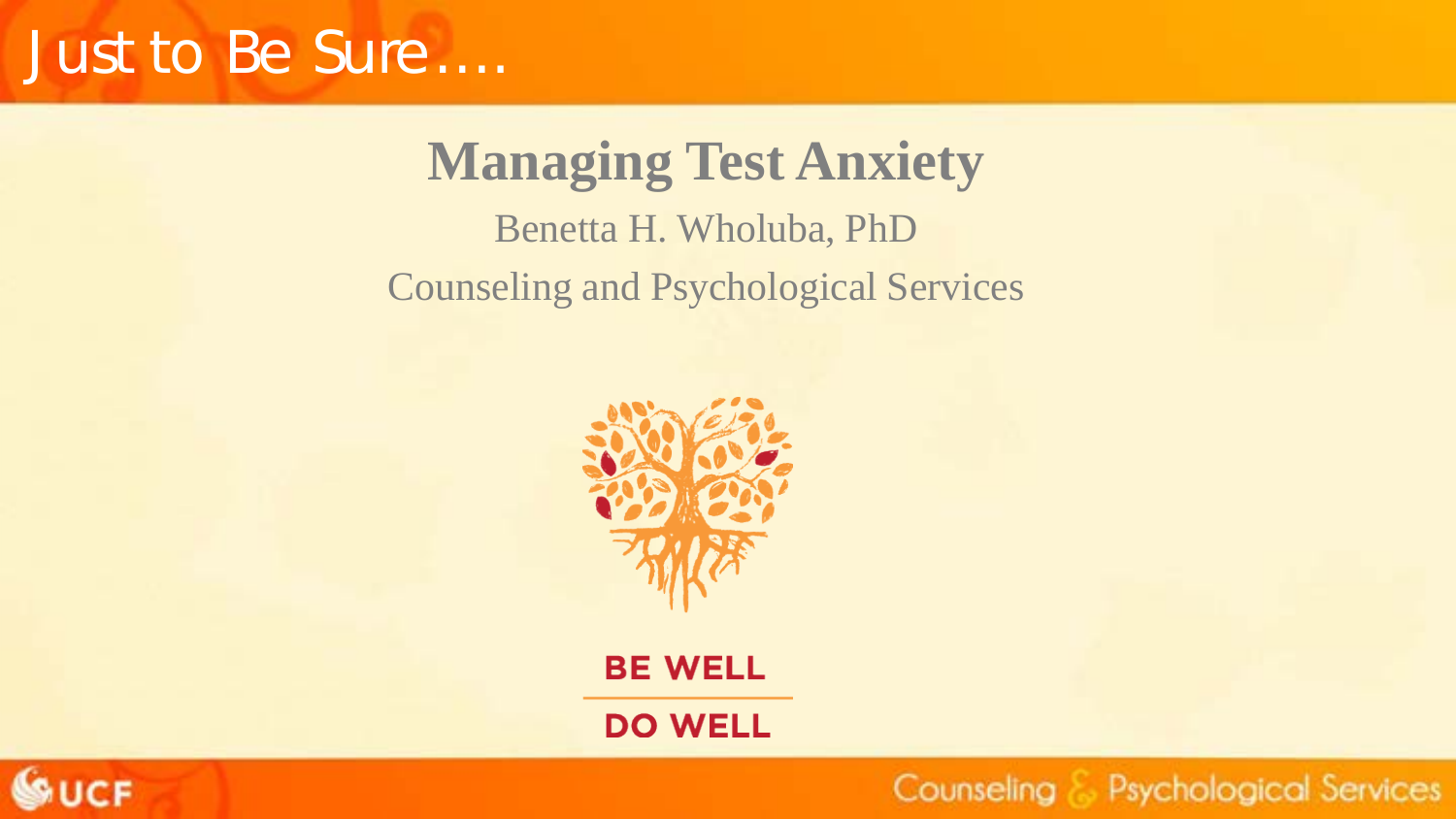### **Outline**

- Types of test anxiety?
- Relationship between performance and anxiety
- Internal and External Experiences that impact Test Anxiety
- Importance of Interpretation
- Coping Skills



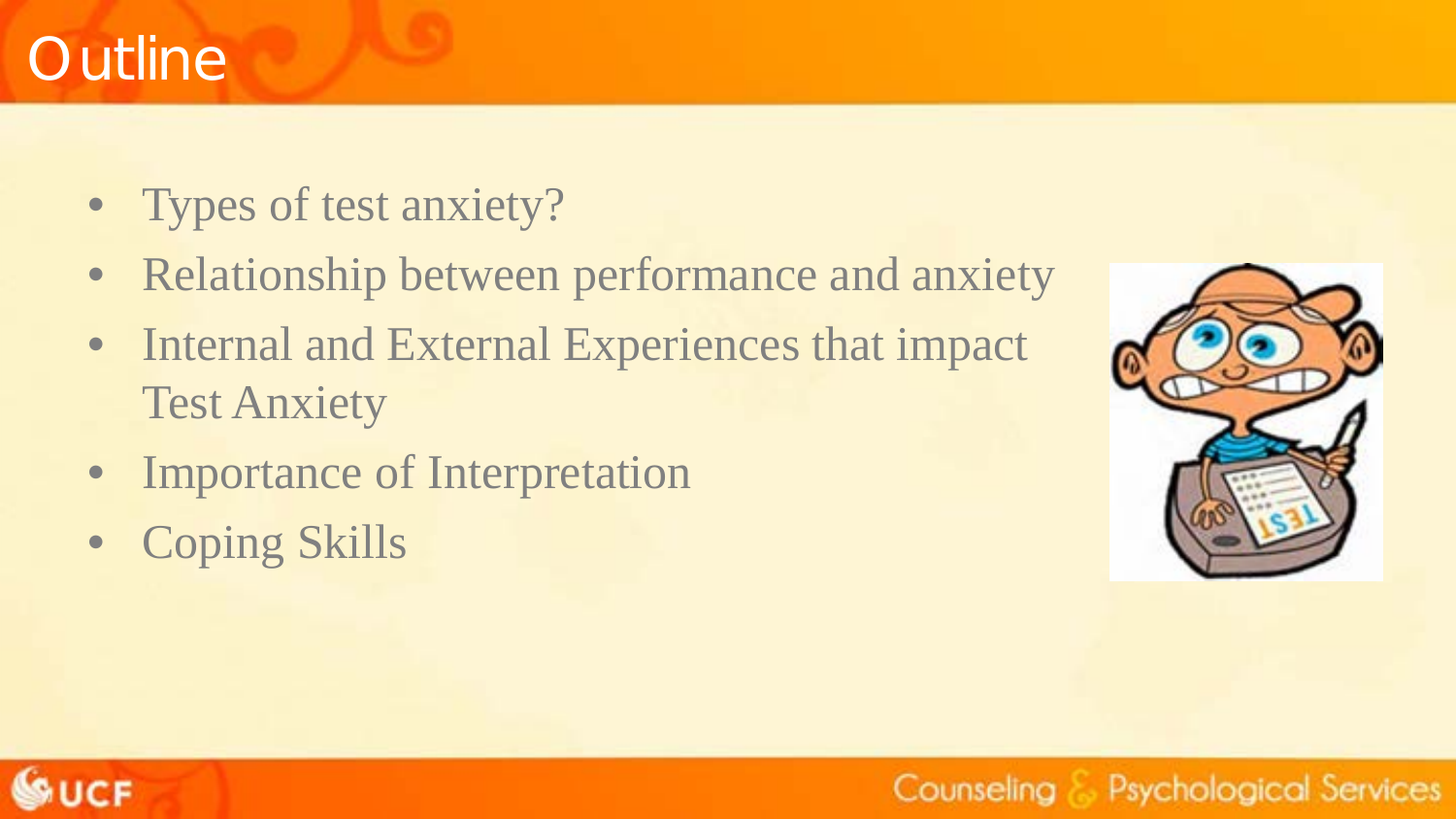### Types of Test Anxiety

### **Test Anxiety**

23

Poor time management & study preparation

**Thoughts, feelings, and physical responses related to test taking**

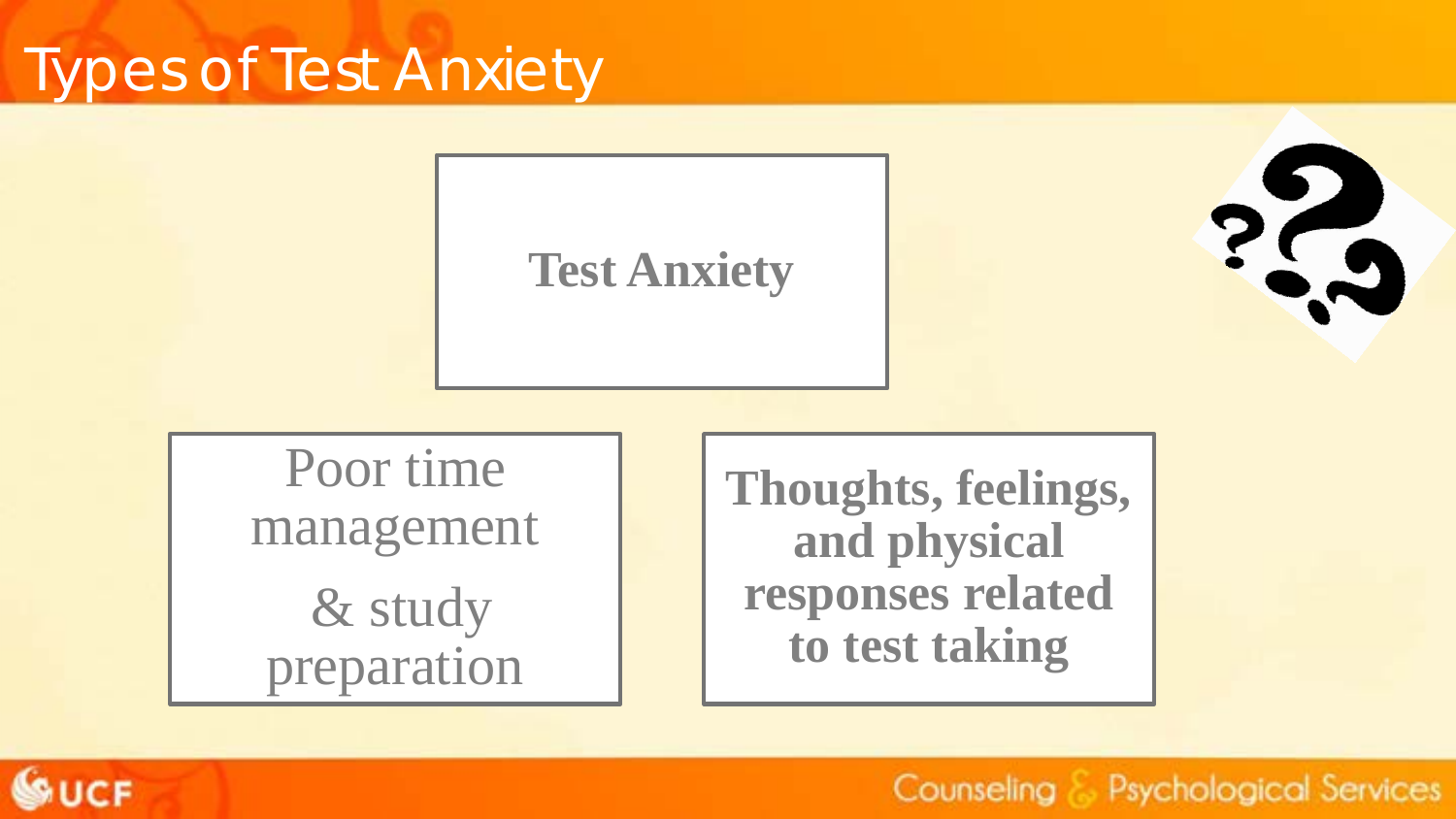### Internal Factors that Impact Test Anxiety

Thoughts and/or past negative experiences that impact how we feel about the test

### **Thoughts**



- Everyone else looks like they are more prepared than I am.
- I should have prepared more.
- What if I fail? What if I fail again?
- If I don't do well, I won't pass the class.
- How am I going to finish in time?
- I can't concentrate.
- Oh no... I'm getting too nervous again!

### **Feelings**

- Panic
- Worry
- **Depressed**
- **Disappointed**
- **Irritated**
- **Frustrated**
- Difficulty concentrating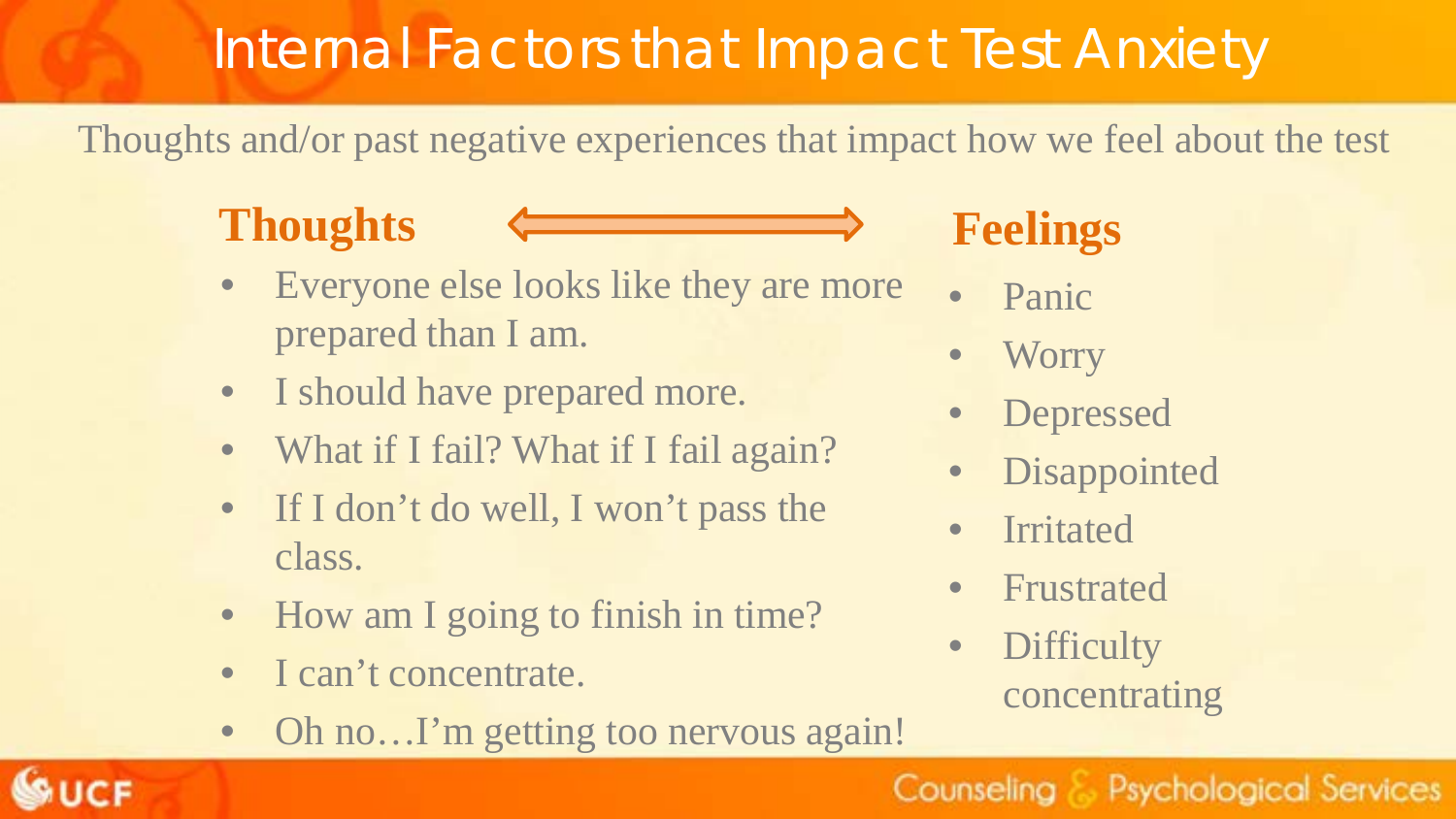## External Factors that Influence Test Anxiety

Things that occur before or during a test taking situation that may impact our thoughts/feelings about the test.

#### **Visual**

### **Auditory**

Other students getting up The room emptying People turning pages Hands on the clock moving

 $\mathcal{L}=\mathcal{L}=\mathcal{L}=\mathcal{L}=\mathcal{L}$ 

 $\frac{1}{2}$  ,  $\frac{1}{2}$  ,  $\frac{1}{2}$  ,  $\frac{1}{2}$  ,  $\frac{1}{2}$  ,  $\frac{1}{2}$  ,  $\frac{1}{2}$  ,  $\frac{1}{2}$  ,  $\frac{1}{2}$  ,  $\frac{1}{2}$  ,  $\frac{1}{2}$  ,  $\frac{1}{2}$  ,  $\frac{1}{2}$  ,  $\frac{1}{2}$  ,  $\frac{1}{2}$  ,  $\frac{1}{2}$  ,  $\frac{1}{2}$  ,  $\frac{1}{2}$  ,  $\frac{1$ 

 $\_$  ,  $\_$  ,  $\_$  ,  $\_$  ,  $\_$  ,  $\_$  ,  $\_$ 

Pencils dropping Backpacks zipping Desks moving The clock ticking

 $\overline{\phantom{a}}$  , and the set of the set of the set of the set of the set of the set of the set of the set of the set of the set of the set of the set of the set of the set of the set of the set of the set of the set of the s

\_\_\_\_\_\_\_\_\_\_\_\_\_\_\_\_\_\_\_\_\_\_\_

 $\mathcal{L}_\text{max}$  , we are the set of the set of the set of the set of the set of the set of the set of the set of

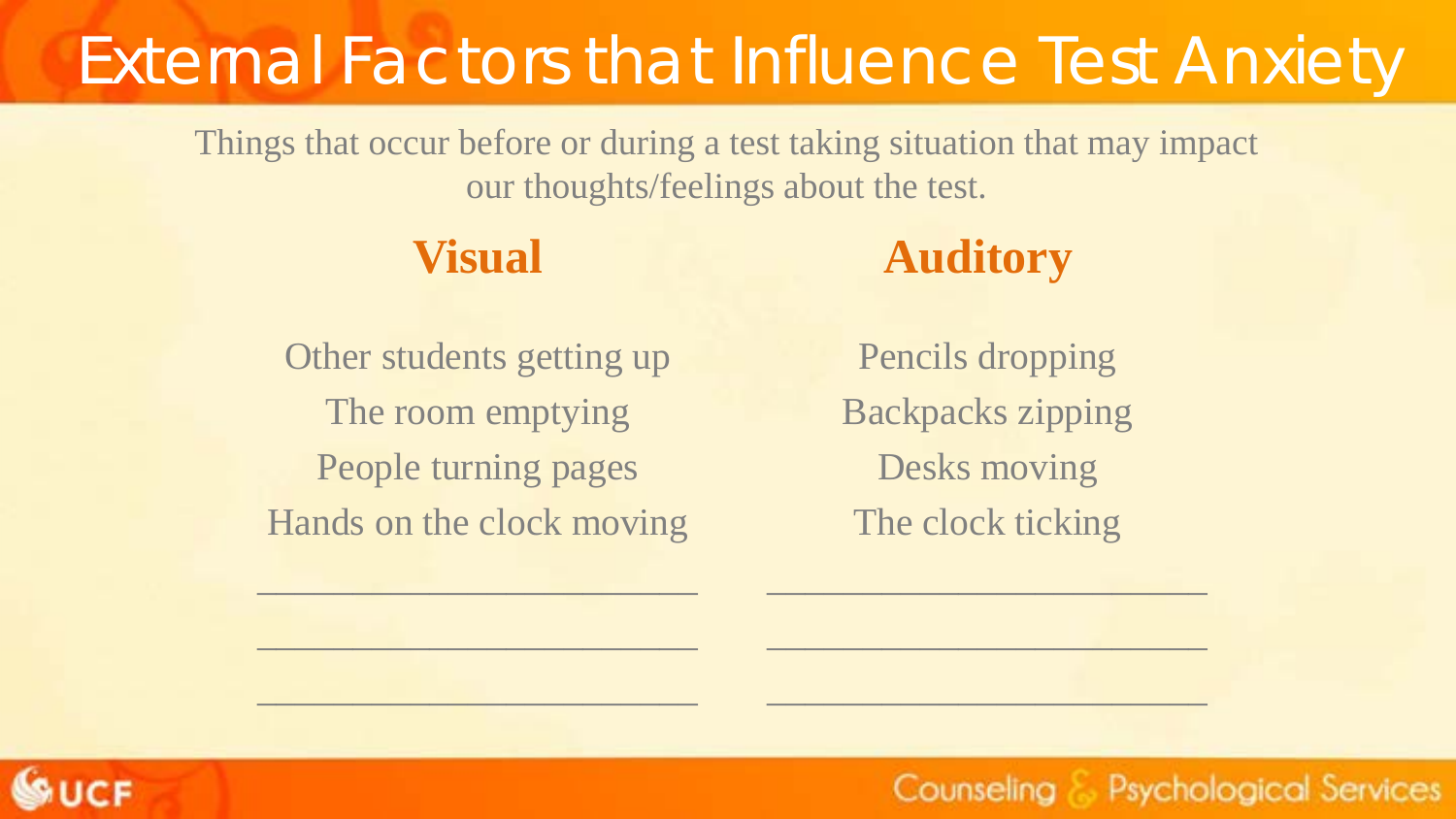### Is Anxiety Always Bad?

A moderate amount of anxiety helps us perform at our best. But, too much anxiety can cause us to perform poorly. The goal is to stay at the top of the curve of anxiety and performance.





Counseling & Psychological Services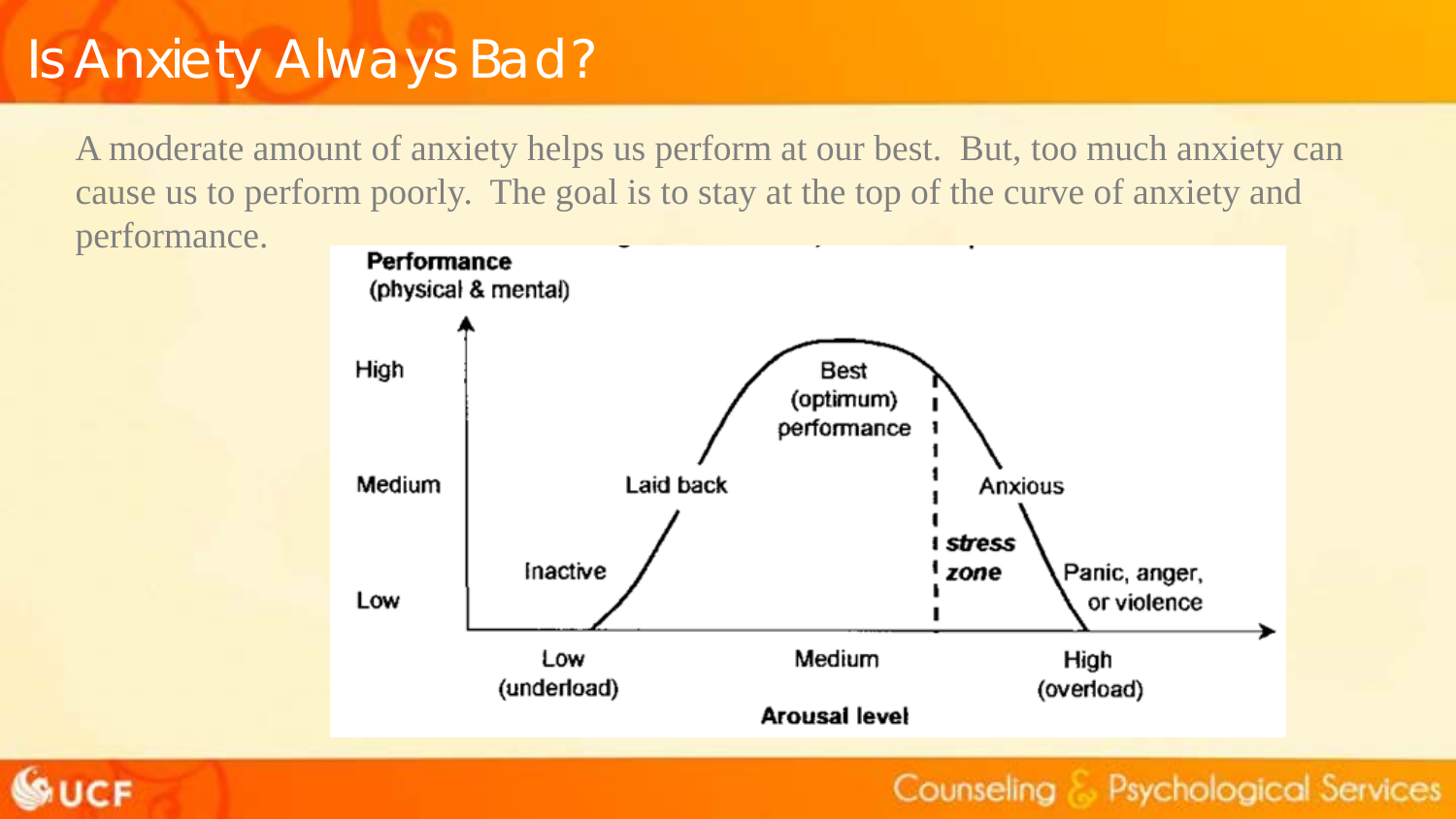### Interpretation Matters

- Our thoughts and beliefs about the presence of anxiety can make us feel worse.
- It's best to *acknowledge* that we're feeling anxious and interpret differently







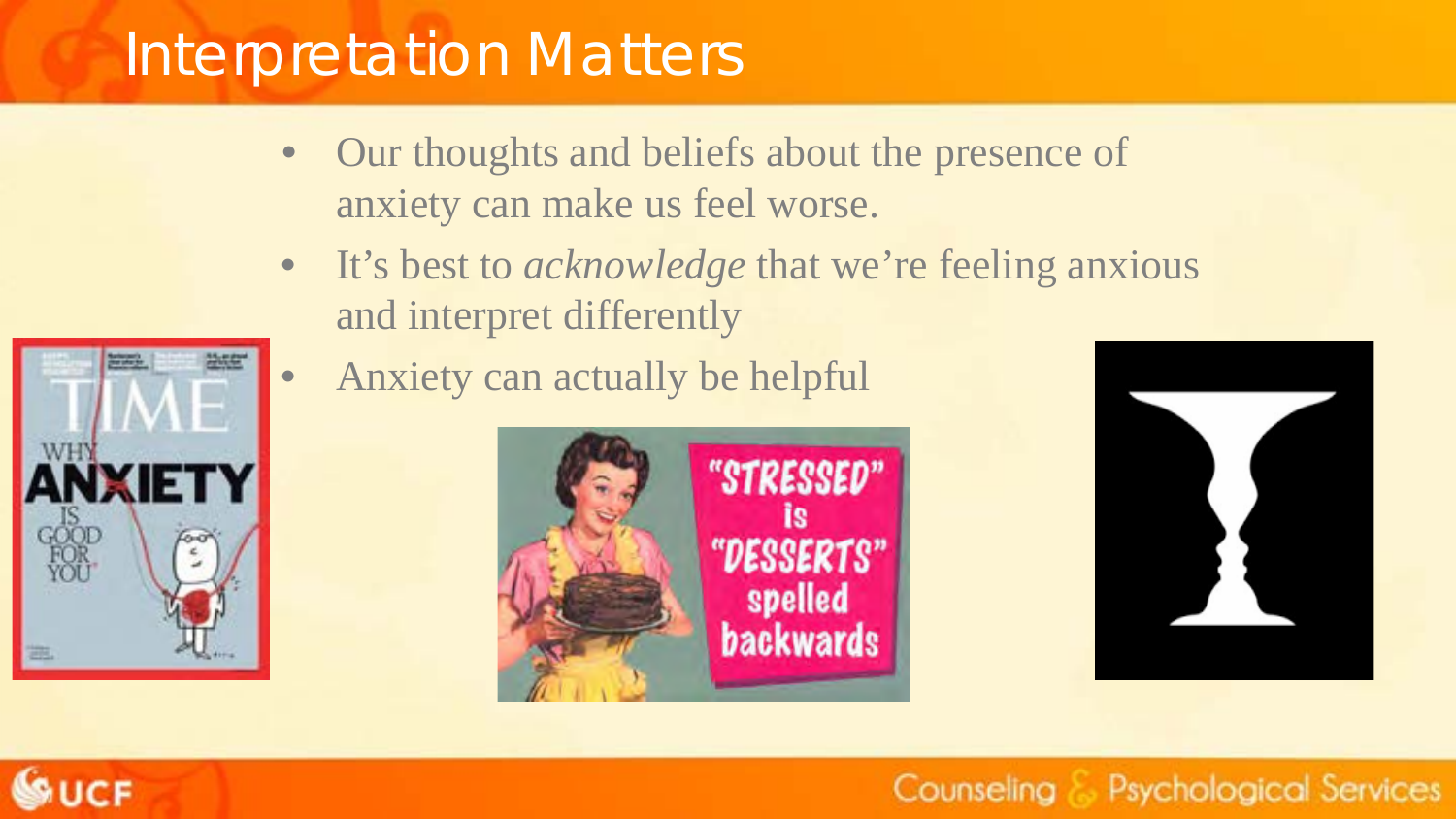## Coping with thoughts

• Try to bring more balance and perspective to your thoughts

| Thought                                     | <b>Balanced Thought</b> |
|---------------------------------------------|-------------------------|
| Everyone else looks like they are           |                         |
| smarter or more prepared than I am.         |                         |
| What if I fail?                             |                         |
| If I don't do well, I won't pass the class. |                         |
| How am I going to finish in the allotted    |                         |
| time?                                       |                         |
| Oh noI'm getting too nervous again!         |                         |

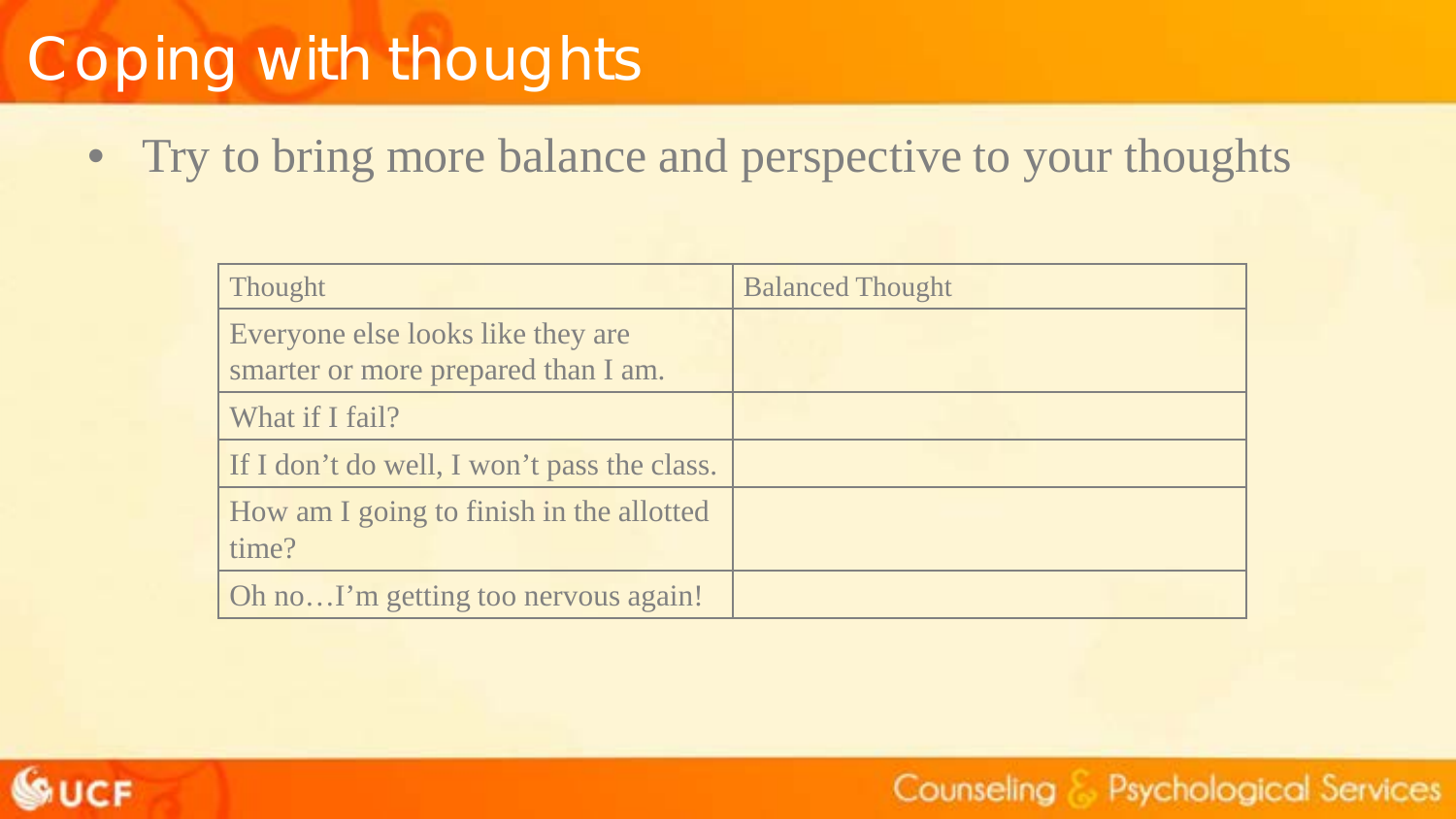### Additional Coping Skills

#### **Progressive Relaxation**

• Tense the muscles where you feel the most stress for 15-20 seconds, then release them. Repeat this for each muscle group

#### **Visualization**

• Imagine a peaceful/calm setting (beach/forest)

#### **Meditation**

• Clear your mind and focus on your breathing for a few moments at a time

#### **Desensitization**

• Before the test, imagine taking the test in as much detail as you can. Then, use visualization, meditation, progressive relaxation, or the skill of your choice

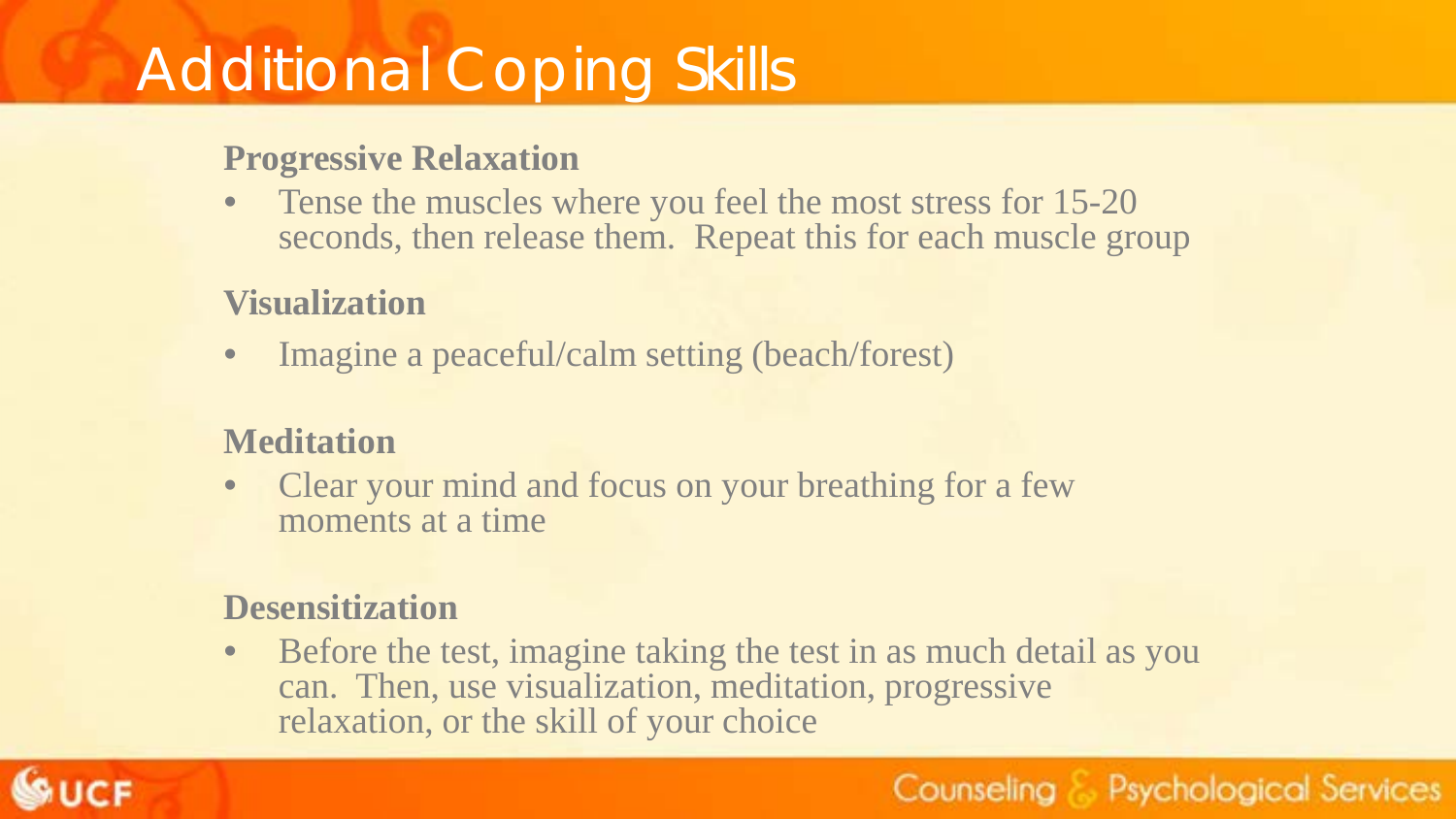### Before the Test

- Managing your time to adequately prepare and study for the your test
- Find out the format of the exam (types of questions, # of questions, time limit)
- Rework problems or homework- Try to recreate the test environment
- Avoid cramming
- Eat well & get an adequate amount of sleep
- Organize your materials the night before the test
- Come up with a clever mantra you can use to help focus the day of the test

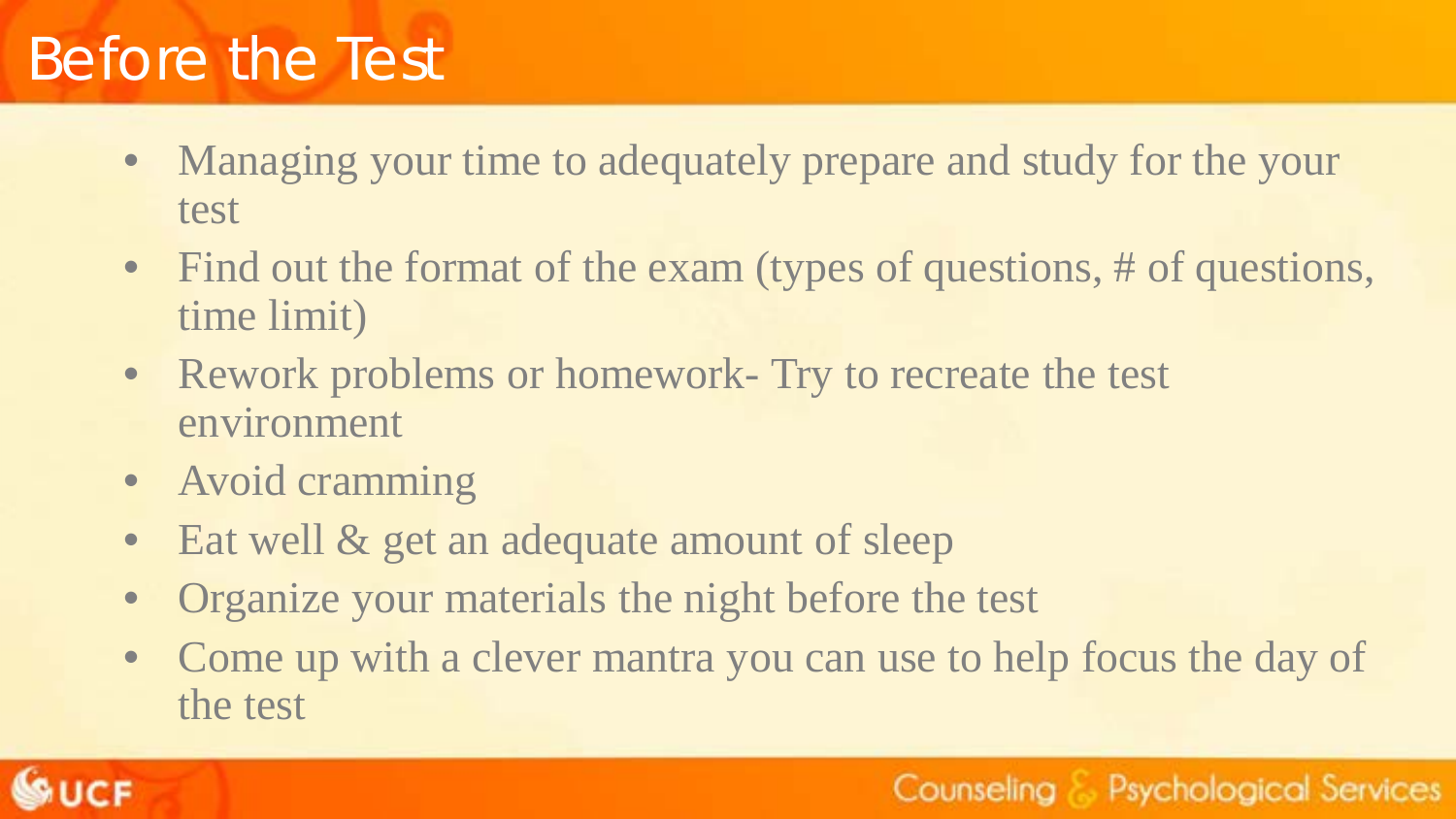### On Test Day

- Arrive a *little* early so you can choose your seat and relax
- Choose a seat that will minimize distractions
- Read the whole exam before answering the questions
- Complete problems that you know first and mark those that you may not know as well
- Work at a reasonable pace
- Try to be positive-remind yourself you prepared adequately
- If you start to worry, use coping thoughts, visualization, or focus on your breathing

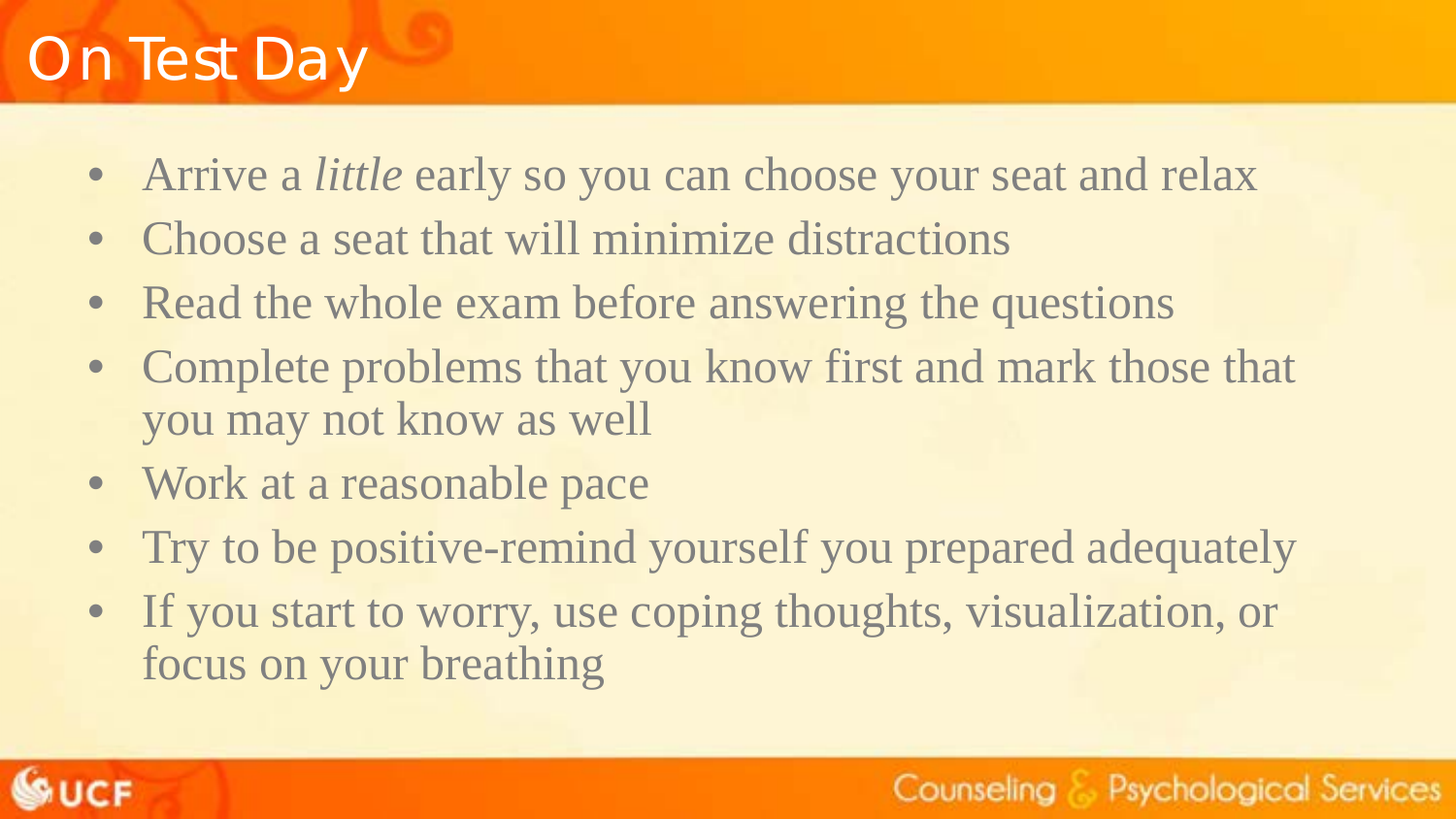

### Just Remember…

- There will be some stress and moderate amounts of stress are helpful
- There may be some questions that catch you off guard
- You may have difficulty recalling some material
- Be patient and compassionate with yourself
- One test doesn't equate to your entire grade-there are options



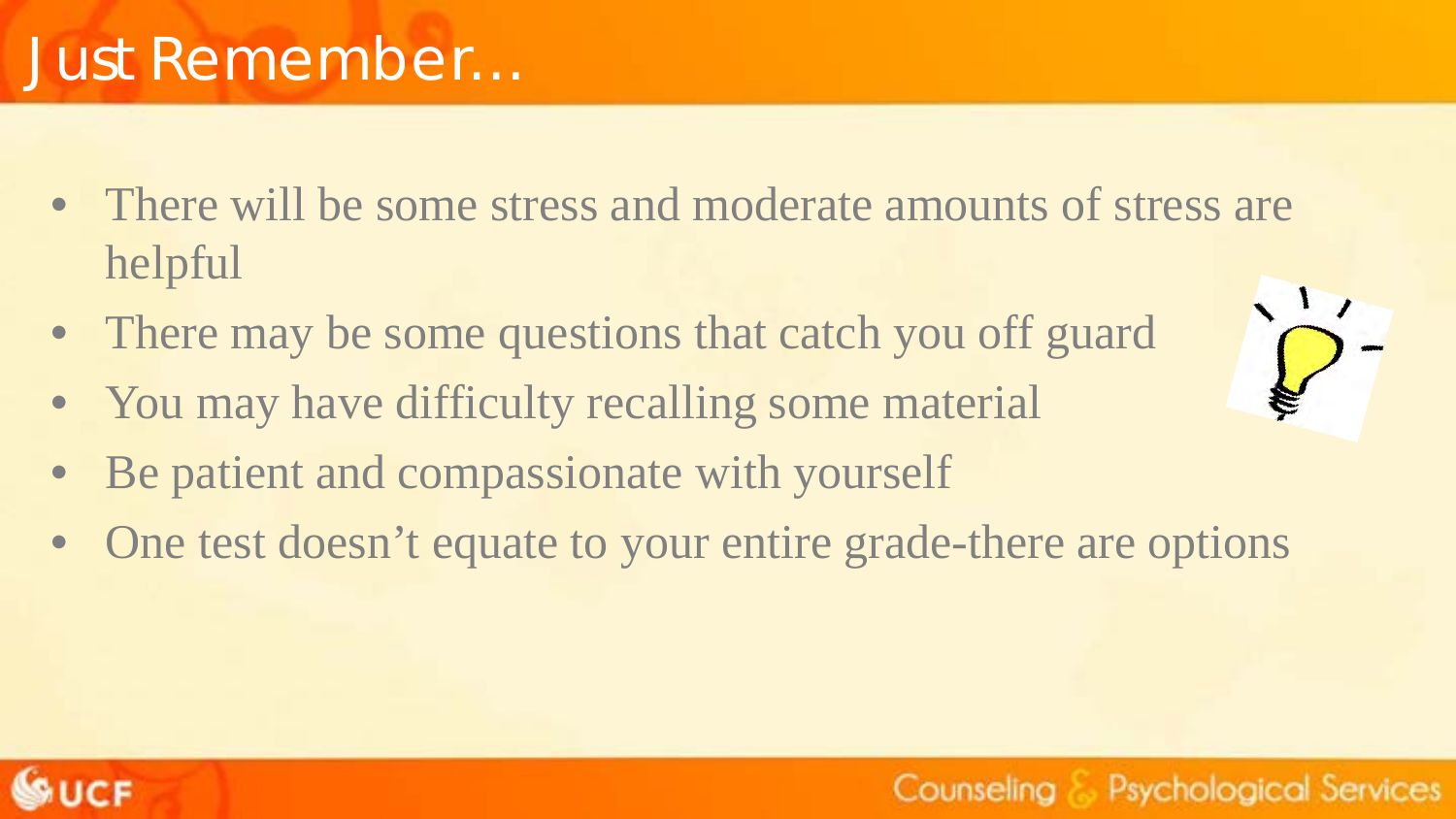### CAPS Services

**TELEPHONE: (407) 823-2811**

**LOCATION: Counseling Building - Bldg #27 (Near Health Center)** 

**WEBSITE ADDRESS: www.caps.sdes.ucf.edu**

**HOURS OF OPERATION: Mon –Thurs (Fall/Spring) 8AM-6PM Fri (Summer) 8AM-5PM**

**AFTER HOURS: CAPS Hotline #5**

**Victim Services Police Local Hospitals**

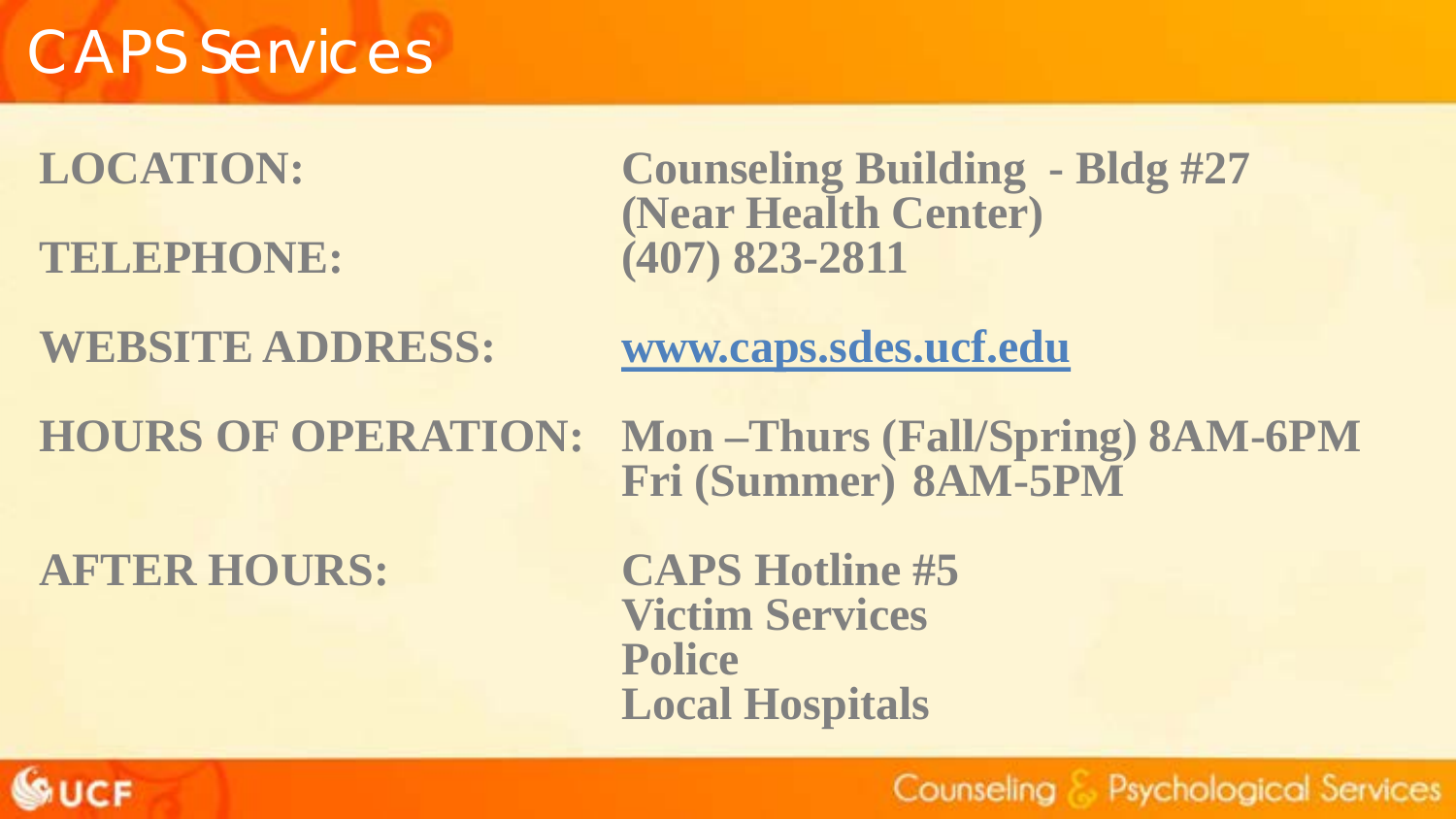### Crisis Information

# **ARE YOU IN A CRISIS?**



After-hours crisis services available by phone

# **CRISIS HOTLINE**

407-823-2811

**GUCF** COUNSELNG &

For more information visit caps.sdes.ucf.edu/emergency